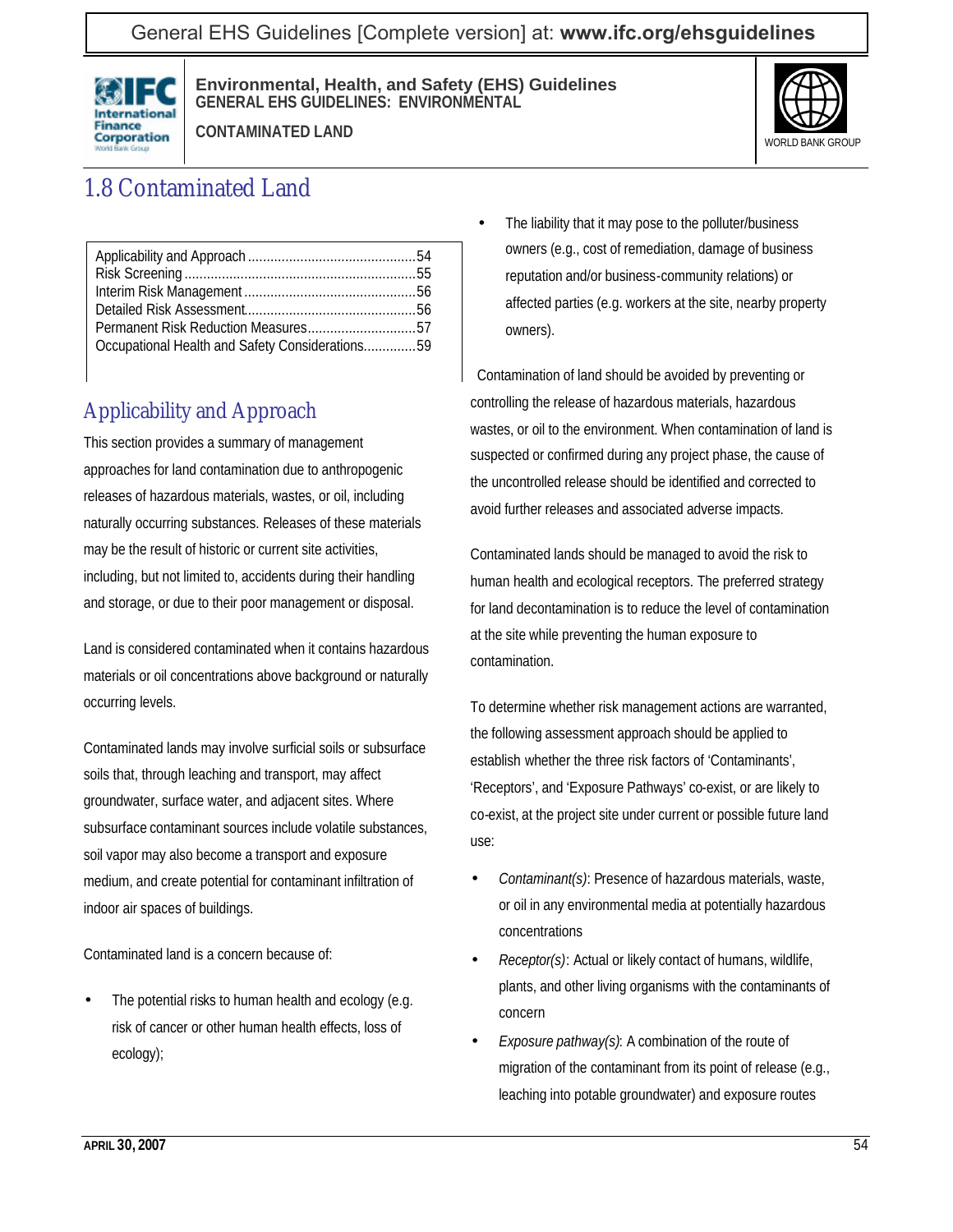



**CONTAMINATED LAND**

(e.g., ingestion, transdermal absorption), which would allow receptor(s) to come into actual contact with contaminants



#### **FIGURE 1.8.1: Inter-Relationship of Contaminant Risk Factors**

When the three risk factors are considered to be present (in spite of limited data) under current or foreseeable future conditions, the following steps should be followed (as described in the remaining parts of this section):

- 1) Risk screening;
- 2) Interim risk management;
- 3) Detailed quantitative risk assessment; and
- 4) Permanent risk reduction measures.

### Risk Screening

This step is also known as "problem formulation" for environmental risk assessment. Where there is potential evidence of contamination at a site, the following steps are recommended:

- Identification of the location of suspected highest level of contamination through a combination of visual and historical operational information;
- Sampling and testing of the contaminated media (soils or water) according to established technical methods applicable to suspected type of contaminant $57,58$ ;
- Evaluation of the analytical results against the local and national contaminated sites regulations. In the absence of such regulations or environmental standards, other sources of risk-based standards or guidelines should be consulted to obtain comprehensive criteria for screening soil concentrations of pollutants. 59
- Verification of the potential human and/or ecological receptors and exposure pathways relevant to the site in question

The outcome of risk-screening may reveal that there is no overlap between the three risk-factors as the contaminant levels identified are below those considered to pose a risk to human health or the environment. Alternatively, interim or permanent

58 Massachusetts Department of Environment. http://www.mass.gov/dep/cleanup

l

59 These may include the USEPA Region 3 Risk-Based Concentrations (RBCs). http://www.epa.gov/reg3hwmd/risk/human/index.htm. These RBCs are considered acceptable for specific land use and contaminant exposure scenarios as they have been developed by governments using risk assessment techniques for use as general targets in the site remediation. Separate PRGs have been developed or adopted for soil, sediment or groundwater, and often a distinction is made between land uses (as noted earlier) because of the need for more stringent guidelines for residential and agricultural versus commercial/industrial landuse. The RBC Tables contains Reference Doses (RfDs) and Cancer Slope Factors (CSFs) for about 400 chemicals. These toxicity factors have been combined with "standard" exposure scenarios to calculate RBCs--chemical concentrations corresponding to fixed levels of risk (i.e., a Hazard Quotient (HQ) of 1, or lifetime cancer risk of 1E-6, whichever occurs at a lower concentration) in water, air, fish tissue, and soil for individual chemical substances. The primary use of RBCs is for chemical screening during baseline risk assessment (see EPA Regional Guidance EPA/903/R-93-001, "Selecting Exposure Routes and Contaminants of Concern by Risk-Based Screening"). Additional useful soil quality guidelines can also be obtained from Lijzen et al. 2001.

<sup>57</sup> BC MOE. http://www.env.gov.bc.ca/epd/epdpa/contam\_sites/guidance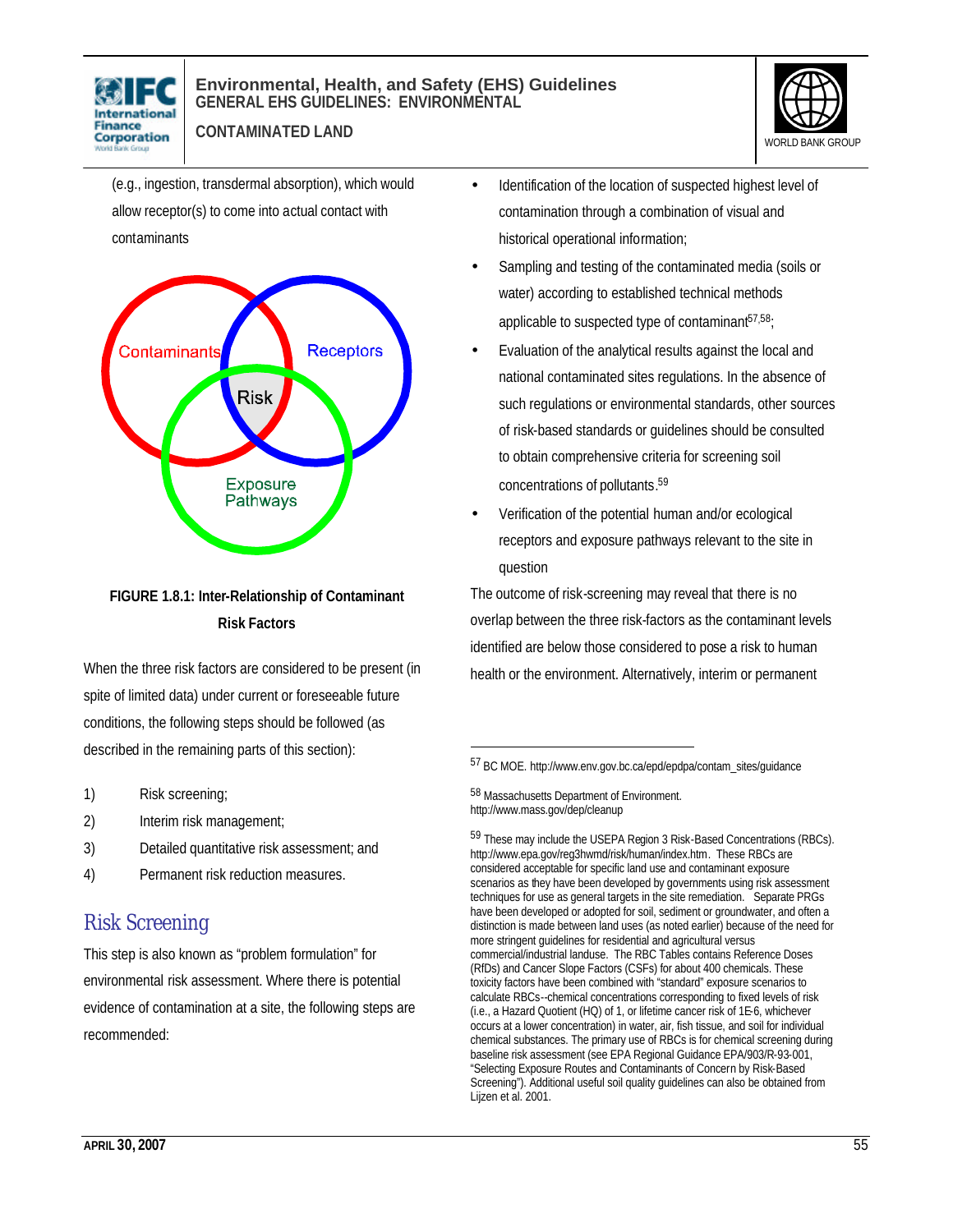

**CONTAMINATED LAND**



risk reduction measures may need to be taken with, or without, more detailed risk assessment activities, as described below.

#### Interim Risk Management

Interim risk management actions should be implemented at any phase of the project life cycle if the presence of land contamination poses an "imminent hazard", i.e., representing an immediate risk to human health and the environment if contamination were allowed to continue, even a short period of time. Examples of situations considered to involve imminent hazards include, but are not restricted to:

- Presence of an explosive atmosphere caused by contaminated land
- Accessible and excessive contamination for which shortterm exposure and potency of contaminants could result in acute toxicity, irreversible long term effects, sensitization, or accumulation of persistent biocumulative and toxic substances
- Concentrations of pollutants at concentrations above the Risk Based Concentrations (RBCs<sup>60</sup>) or drinking water standards in potable water at the point of abstraction

Appropriate risk reduction should be implemented as soon as practicable to remove the condition posing the imminent hazard.

### Detailed Risk Assessment

As an alternative to complying with numerical standards or preliminary remediation goals, and depending on local regulatory requirements, a detailed site-specific, environmental risk assessment may be used to develop

strategies that yield acceptable health risks, while achieving low level contamination on-site. An assessment of contaminant risks needs to be considered in the context of current and future land use, and development scenarios (e.g., residential, commercial, industrial, and urban parkland or wilderness use).

A detailed quantitative risk assessment builds on risk screening (problem formulation). It involves first, a detailed site investigation to identify the scope of contamination.<sup>61</sup> Site investigation programs should apply quality assurance/quality control (QA/QC) measures to ensure that data quality is adequate for the intended data use (e.g., method detection limits are below levels of concern). The site investigation in turn should be used to develop a *conceptual site model* of how and where contaminants exist, how they are transported, and where routes of exposure occur to organisms and humans. The risk factors and conceptual site model provide a framework for assessing contaminant risks.

Human or ecological risk assessments facilitate risk management decisions at contaminated sites. Specific risk assessment objectives include:

- Identifying relevant human and ecological receptors (e.g., children, adults, fish, wildlife)
- Determining if contaminants are present at levels that pose potential human health and/or ecological concerns (e.g., levels above applicable regulatory criteria based on health or environmental risk considerations)
- Determining how human or ecological receptors are exposed to the contaminants (e.g., ingestions of soil, dermal contact, inhalation of dust)

 $\overline{a}$ 

 $\overline{a}$ 

<sup>60</sup> For example, USEPA Region 3 Risk-Based Concentrations (RBCs). http://www.epa.gov/reg3hwmd/risk/human/index.htm.

<sup>61</sup> Examples include processes defined by the American Society of Testing and Materials (ASTM) Phase II ESA Process; the British Columbia Ministry of Environment Canada (BC MOE)

http://www.env.gov.bc.ca/epd/epdpa/contam\_sites/guidance); and the Massachusetts Department of Environment http://www.mass.gov/dep/cleanup.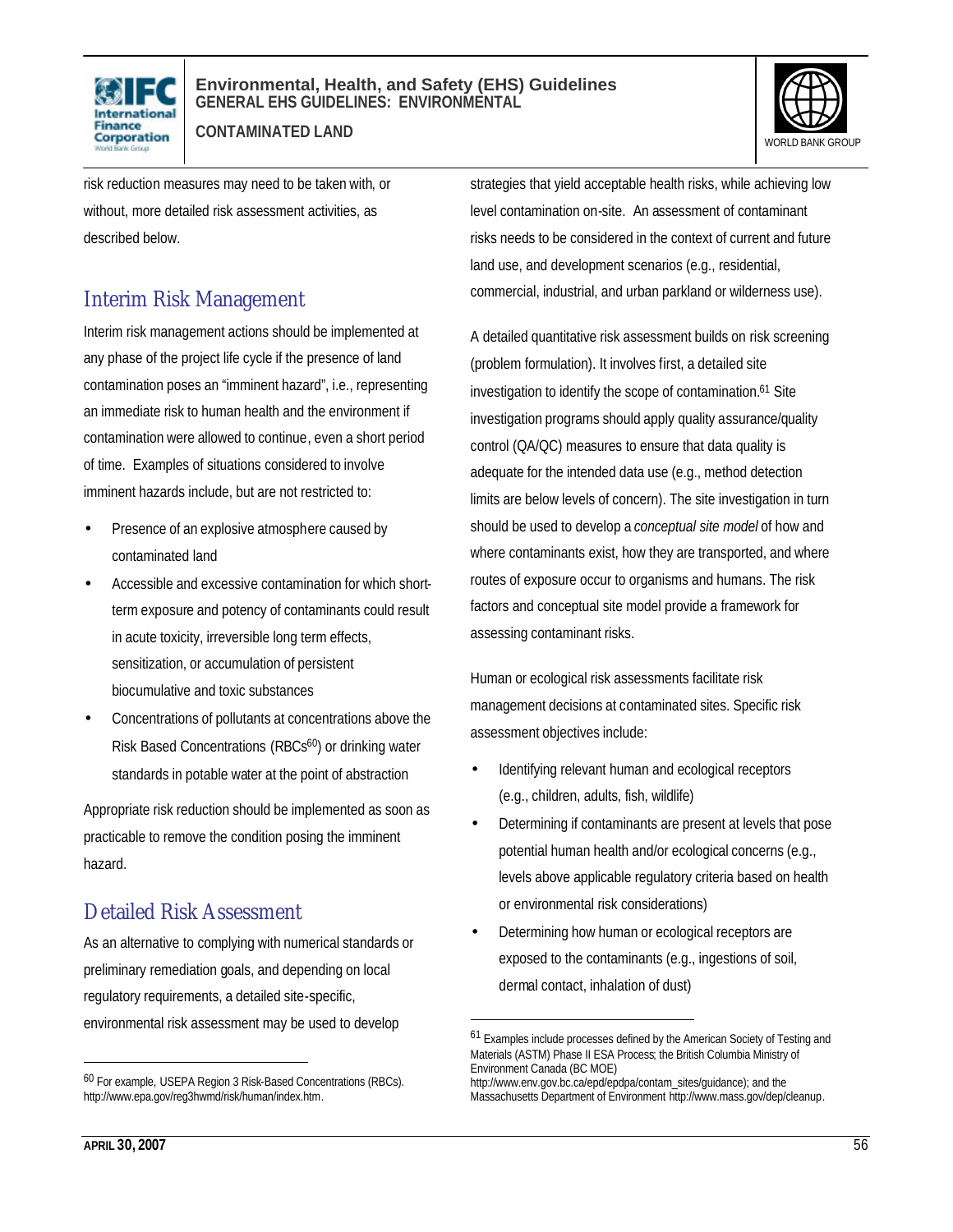

**CONTAMINATED LAND**



- Identifying the types of adverse effects that might result from exposure to the contaminants (e.g., effect on target organ, cancer, impaired growth or reproduction) in the absence of regulatory standards
- Quantifying the magnitude of health risks to human and ecological receptors based on a quantitative analysis of contaminant exposure and toxicity (e.g. calculate lifetime cancer risk or ratios of estimated exposure rates compared to safe exposure rates)
- Determining how current and proposed future land use influence the predicted risks (e.g. change of land use from industrial to residential with more sensitive receptors such as children)
- Quantifying the potential environmental and/or human health risks from off-site contaminant migration (e.g., consider if leaching and groundwater transport, or surface water transport results in exposure at adjacent lands/receptors)
- Determining if the risk is likely to remain stable, increase, or decrease with time in the absence of any remediation (e.g., consider if the contaminant is reasonably degradable and likely to remain in place, or be transported to other media)<sup>62</sup>

Addressing these objectives provides a basis to develop and implement risk reduction measures (e.g., clean-up, on-site controls) at the site. If such a need exists, the following additional objectives become relevant:

• Determining where, and in what conceptual manner, risk reduction measures should be implemented

- Identifying the preferred technologies (including engineering controls) needed to implement the conceptual risk reduction measures
- Developing a monitoring plan to ascertain whether risk reduction measures are effective
- Considering the need and appropriateness for institutional controls (e.g. deed restriction, land use restrictions) as part of a comprehensive approach

### Permanent Risk Reduction Measures

The *risk factors* and *conceptual site model* within the contaminant risk approach described also provide a basis to manage and mitigate environmental contaminant health risks. The underlying principle is to reduce, eliminate, or control any or all of the three risk factors illustrated in Figure 1.8.1. A short list of examples of risk mitigation strategies is provided below, although actual strategies should be developed based on sitespecific conditions, and the practicality of prevailing factors and site constraints. Regardless of the management options selected, the action plan should include, whenever possible, *contaminant source reduction* (i.e., net improvement of the site) as part of the overall strategy towards managing health risks at contaminated sites, as this alone provides for improved environmental quality.

Figure 1.8.2 presents a schematic of the inter-relationship of risk factors and example strategies to mitigate contaminant health risk by modifying the conditions of one or more risk factors to ultimately reduce contaminant exposure to the receptor. The selected approach should take into consideration the technical and financial feasibility (e.g. operability of a selected technology given the local availability of technical expertise and equipment and its associated costs).

Example risk mitigation strategies for contaminant source and exposure concentrations include:

 $\overline{a}$ 

<sup>&</sup>lt;sup>62</sup> An example of a simplified quantitative risk assessment method is the ASTM E1739-95(2002) Standard Guide for Risk-Based Corrective Action Applied at Petroleum Release Sites and the ASTM E2081-00(2004)e1 Standard Guide for Risk-Based Corrective Action (at chemical release sites).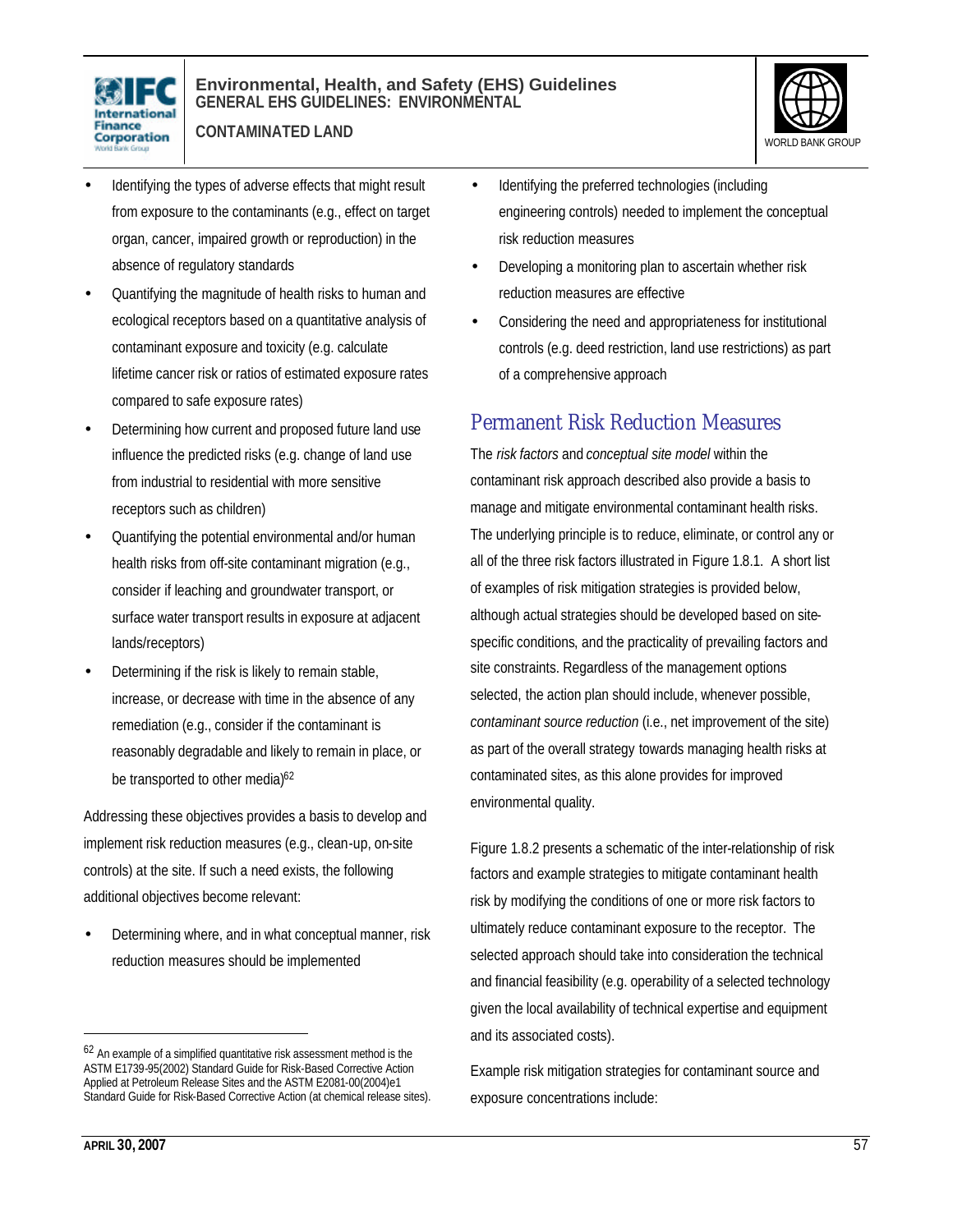

**CONTAMINATED LAND**



- Soil, sediment, and sludge:
	- o In situ biological treatment (aerobic or anaerobic)
	- o In situ physical/chemical treatment (e.g., soil vapor extraction with off-gas treatment, chemical oxidation)
	- o In situ thermal treatment (e.g., steam injection, 6 phase heating)
	- o Ex situ biological treatment (e.g., excavation and composting)
	- o Ex situ physical/chemical treatment (e.g., excavation and stabilization)
	- o Ex situ thermal treatment (e.g., excavation and thermal desorption or incineration)
	- o Containment (e.g. landfill)
	- o Natural attenuation
	- o Other treatment processes
- Groundwater, surface water, and leachate:
	- o In situ biological treatment (aerobic and/or aerobic)
	- o In situ physical/chemical treatment (e.g., air sparging, zero-valent iron permeable reactive barrier)
	- o Ex situ biological, physical, and or chemical treatment (i.e., groundwater extraction and treatment)
	- o Containment (e.g., slurry wall or sheet pile barrier)
	- o Natural attenuation
	- o Other treatment processes
- Soil vapor intrusion:
	- o Soil vapor extraction to reduce VOC contaminant source in soil
	- o Installation of a sub-slab depressurization system to prevent migration of soil vapor into the building
	- o Creating a positive pressure condition in buildings

o Installation (during building construction) of an impermeable barrier below the building and/or an alternative flow pathway for soil vapor beneath building foundations (e.g., porous media and ventilation to shunt vapors away from building)

Example risk mitigation strategies for receptors include:

- Limiting or preventing access to contaminant by receptors (actions targeted at the receptor may include signage with instructions, fencing, or site security)
- Imposing health advisory or prohibiting certain practices leading to exposure such as fishing, crab trapping, shellfish collection
- Educating receptors (people) to modify behavior in order to reduce exposure (e.g., improved work practices, and use of protective clothing and equipment)

Example risk mitigation strategies for exposure pathways include:

- Providing an alternative water supply to replace, for example, a contaminated groundwater supply well
- Capping contaminated soil with at least 1m of clean soil to prevent human contact, as well as plant root or small mammal penetration into contaminated soils
- Paving over contaminated soil as an interim measure to negate the pathway of direct contact or dust generation and inhalation
- Using an interception trench and pump, and treat technologies to prevent contaminated groundwater from discharging into fish streams

The above-reference containment measures should also be considered for immediate implementation in situations where source reduction measures are expected to take time.